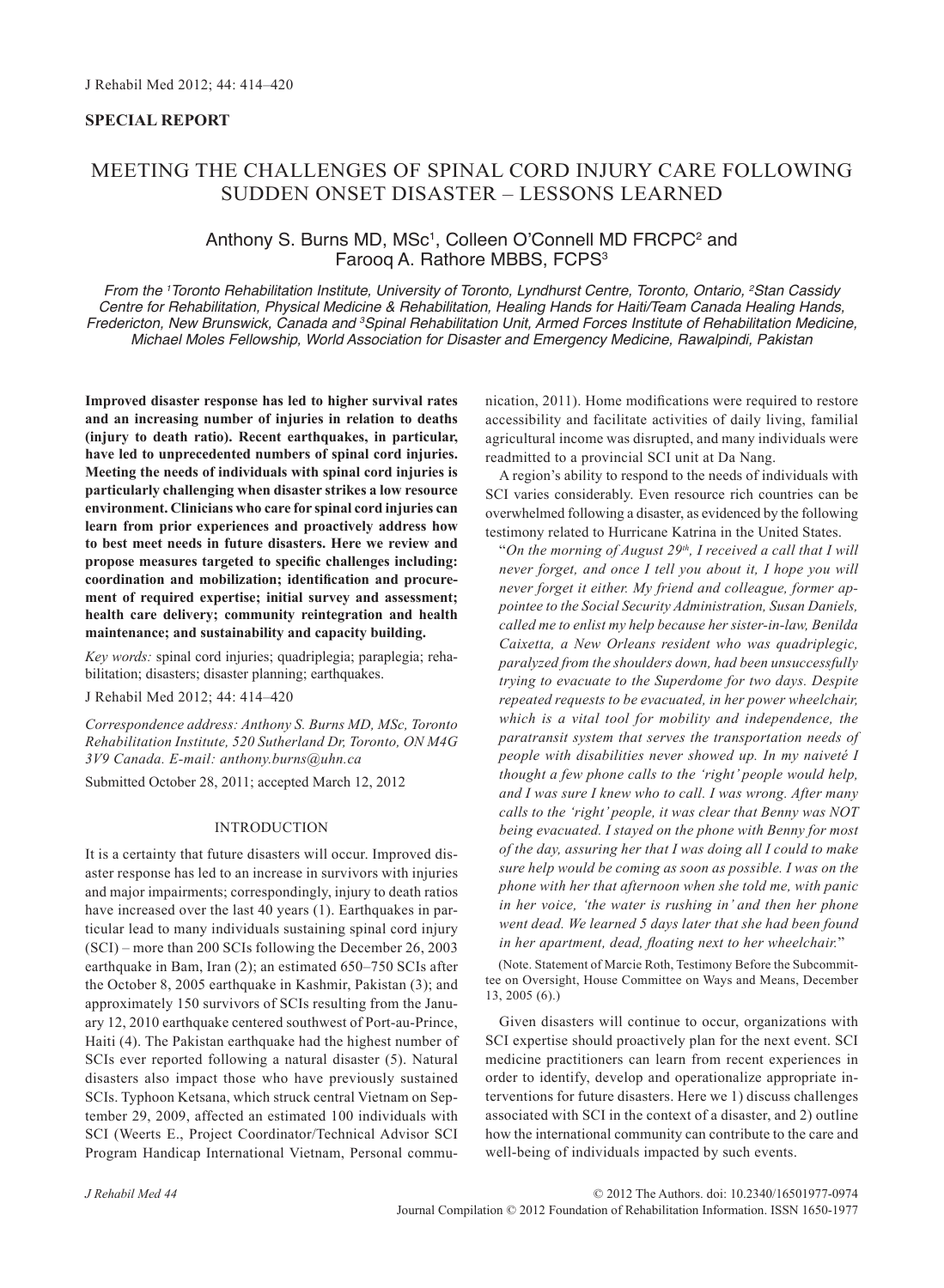# *Coordination and mobilization*

*Identified challenges.* In the aftermath of a disaster, first responders are typically from the affected country or region. Foreign responders can rapidly follow, depending on access to the country. Responding organizations include government bodies, multinational agencies such as the United Nations (UN) and World Health Organization (WHO), military personnel, non-governmental organizations (NGOs), and private entities with resources (e.g., corporations, hospitals, affluent individuals). The local government is often overwhelmed, as we observed in Haiti. In this setting, there is no clear entity to oversee the deployment of responders. Unannounced arrivals of well-intentioned assistance further complicate the matter.

In the ensuing confusion, it is a challenge to achieve effective inter-organization coordination and deploy available resources and expertise in an efficient manner (7). Ineffective coordination also compromises extrication and transportation of injured individuals. Following the May 12, 2008 8.0 magnitude earthquake in the Sichuan region of China, the mean extrication time for spinal injuries trapped under rubble was 12.2 h (8); however, lapses in coordination contributed to lags between initial extrication and appropriate medical evaluation. As a result, the mean time to hospital referral (3.6 days) was significantly longer than the time required for initial rescue  $(12.2 h) (8)$ .

*Possible solutions.* Coordination involves two phases: preand post-deployment (9). A proposed framework to guide coordination is 'consultation-coordination-integration' (9). Pre-deployment issues (e.g., local security, transportation, and lodging) must be considered, and the affected region consulted prior to deployment. Responders need to be aware of their anticipated role, and preferably have some disaster training. Once needs become apparent, activities should be coordinated through national officials and integrated within existing health systems. When this is not possible due to breakdowns in government, responding teams must be receptive to working with alternative coordinating bodies, such as the WHO Global Health Cluster (GHC). The GHC is comprised of more than 30 international humanitarian health organizations that work together to build partnerships and develop common approaches to humanitarian health action.

Local mechanisms to enhance coordination and communication should also be encouraged. In Haiti, a coalition was formed of providers involved in the care of individuals with SCI (authors observation). The coalition facilitates communication and aides in patient care and resource management, and collaborates with the coordinating Health Cluster. Now referred to as the Haiti SCI Group, it is the primary mechanism for coordinating SCI care in the country. Periodic face-to-face meetings are held to discuss shared problems and accompanying solutions as well as engage in advocacy and training initiatives.

Military-civilian collaboration is also vital (10, 11). In some circumstances, large scale response efforts are only possible with military involvement. In the initial days after the earthquake in Haiti, the US military provided security and maintained order, supplied critical equipment and supplies, transported patients, and participated in direct patient care (12). The 500 bed U.S. navy hospital ship Comfort cared for many individuals with SCI. After the 2005 Pakistan earthquake, military facilities such as the Armed Forces Institute of Rehabilitation Medicine (AFIRM) in Rawalpindi played a prominent role in the management and rehabilitation of SCI patients (12).

#### *Identifying and procuring required expertise*

*Identified challenges.* Prior to the 2010 earthquake, there was little capacity to care for SCI in Haiti and few individuals survived long-term following a severe SCI (4). In such situations, the required expertise often does not exist in the impacted environment. Instead, experts need to be quickly identified and deployed. Identifying appropriate individuals is crucial to ensure good outcomes. In the aftermath of the 2005 Pakistan earthquake, individuals operated on by surgeons without spine expertise are experiencing greater rates of implant failure, wound infections and pain at the operative site (13). In Pakistan centers unsupervised by rehabilitation specialists, there has also been an increased incidence of urethroscrotal fistulae associated with clean intermittent catheterization (3), which has been attributed to poor technique.

*Possible solutions.* Expatriates can play a particularly important role, due to increased familiarity with language and local customs. In Pakistan, expatriates from the UK and US provided valuable expertise and served as liaisons between Pakistani and foreign resources (12). When possible, the aid of organizations with pre-existing involvement in the impacted area should be enlisted. Healing Hands for Haiti (HHH) and Team Canada Healing Hands played major roles following the 2010 Haiti earthquake (authors experience), as did Handicap International Vietnam following Typhoon Ketsana in 2009.

The identification and mobilization of expertise can be facilitated by the development of international volunteer databases. Databases would include individuals who have expressed a willingness to participate in disaster response efforts. Expectations and responsibilities should be made clear, and consideration given to drafting Terms of Reference for volunteers. The pro-active organization of an expert database would allow proper vetting and credentialing, and facilitate disaster training. The importance of credentialing foreign medical teams (FMTs) is increasingly recognized, as highlighted by the unanimous support of such a concept at a WHO/Pan American Health Organization (PAHO) guided consultation on FMTs (Havana, Cuba December 7–9, 2010) (9). Cost effective training opportunities (e.g., webinars) can be provided to maximize competency and preparedness of database participants. The American Medical Association (AMA) conducted a webinar specific to the Haiti earthquake within days of the event.

Currently no standing database exists for SCI. Professional societies, such as the International Spinal Cord Society (IS-COS) and American Spinal Injury Association (ASIA), can play a vital and invaluable role by facilitating the develop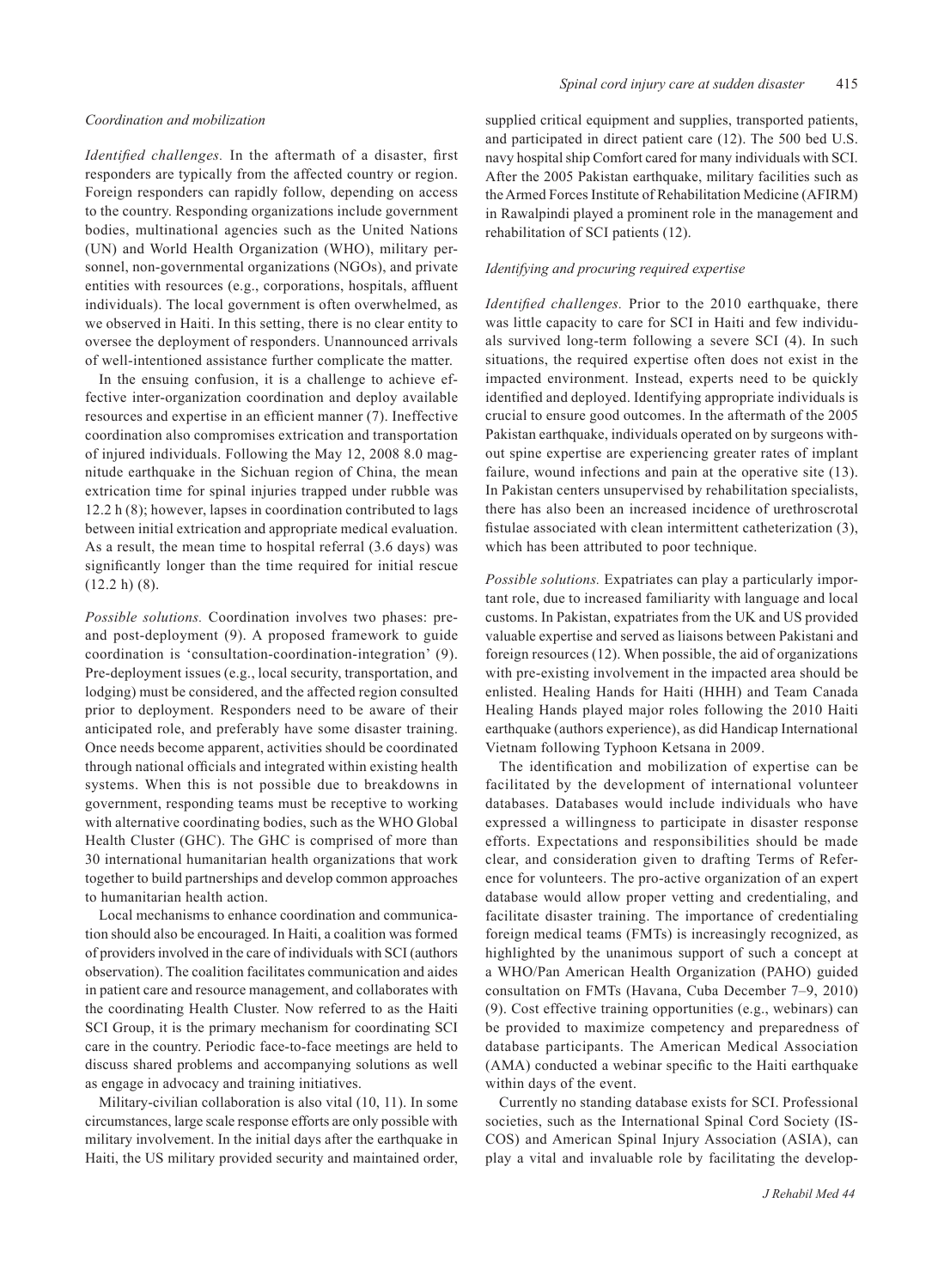ment of a volunteer database. International organizations (e.g., WHO, International Federation of Red Cross and Red Crescent Societies (IFRC)) could then be informed of the database and its utility as a resource. Existing databases can be emulated. The UK developed an International Emergency Trauma Register (www.uk-med.org). Members are available at 24–48 h notice to be deployed overseas for 2–3 weeks.

Lack of institutional support can be a significant impediment to expert involvement in disaster response, and individuals often volunteer at significant personal cost and sacrifice. In addition, home institutions are reluctant to support the unexpected absence of important personnel. Pre-planning can help overcome this barrier. Importantly, a commitment could be sought from individuals' home institutions to endorse and facilitate the absence of required personnel in emergent situations. The pursuit of institutional endorsements would be given additional credence if brokered by appropriate organizations (ISCOS, WHO) on behalf of individuals. Institutions could then develop contingency plans in advance to compensate for the absence of important personnel. Teams and individuals would be committed to a pre-identified minimum time frame to minimize disruptions in continuity.

# *Initial survey and assessment*

*Identified challenges.* The first step in effective disaster response is the assessment of the scope and nature of needs. Such information includes an estimation of the number of persons with SCI as well as the types and severity of injuries; the existing capacity of the region (acute and rehabilitation); availability of human resources (e.g., skilled nursing, therapists, physicians); access to equipment; and obstacles to community re-integration. There is also a need to determine the impact on individuals living with established SCI. The importance of this activity cannot be overstated, as initial assessment guides decision-making about the deployment of valuable, life-sustaining resources as well as emergent and long-term needs planning.

Unfortunately the performance of an accurate survey is difficult for a constellation of reasons, including delayed recognition of SCI by emergency workers, and lack of data collection or patient tracking early post disaster. Ultimately, the success of the initial survey is dependent on the timely collection of reliable data. This requires getting appropriate personnel mobilized and on the ground, collaborating with the identified coordinating bodies. In the absence of the requisite expertise, information arrives with insufficient detail and is of questionable validity. The lack of essential information is a major barrier to effective planning and disaster response (7).

#### *Possible solutions*

As reviewed above, databases can aid in getting the required human capital on the ground. International organizations (e.g., ISCOS, Handicap International (HI)) can play a role in developing a framework to guide needs assessment specific to SCI. Checklists can facilitate the process. HI utilized a Rapid Assessment Tool to identify the emergent needs of persons with SCI and amputations following the Haiti earthquake (author observation). Developing a framework in advance allows sufficient time for deliberation and ensures a consistent and comprehensive approach to needs assessment in the context of future disasters. For areas at particularly high risk for sudden onset disasters (e.g., earthquakes), consideration should be given to proactively surveying and determining available expertise and resources specific to SCI.

# *Health care delivery for affected individuals*

*Identified challenges.* Caring for SCI in a low resource environment post-disaster is challenging to say the least. After an earthquake, trapped individuals are often recovered by family, friends, and community bystanders (4, 12), with little regard for immobilization and preventing further neurological deterioration (4, 12, 14–16). An additional issue, that was apparent in Haiti, is the need for appropriate recordkeeping and follow-up. Not surprisingly, documentation is often a secondary concern in the chaos that follows a disaster (1).

Identifying the requisite clinical expertise (see above) is challenging in a setting where it might not have previously existed. This has been the authors experience in Haiti postearthquake. Expertise has to be leveraged, when in short supply, to maximize the benefit. Resources can also be in short supply, thus precluding traditional approaches to medical management. As a result, treatments have to be adapted to the local context. In rural regions of Pakistan, it is not uncommon for able-bodied individuals to simply go into the fields to attend to bowel needs (17). Toileting facilities can preclude safe transfers and positioning for individuals with SCI. Fixed in-ground commodes (squat toilets) common in many parts of the Middle East, Asia, and Africa require the individual to squat on bent knees over an opening rather than sit (17). Social beliefs can also discourage independence, such as an expectation by family members to care for an impaired individual (2, 17). On the other hand, family members can be taught to assist with positioning and contracture prevention, turning, and skin inspection; and are a valuable resource in cultures with a tradition of strong family support.

Finally, timeliness of care is an issue. Ideally rehabilitation should be initiated as early as possible. A recent report<sup>1</sup> following the 2008 Sichuan earthquake found that rehabilitation was initiated for the majority of individuals greater than two months post-event, and rehabilitation effectiveness was inversely correlated to time to rescue and initiation of rehabilitation.

*Possible solutions.* The issue of immobilization and transport should be addressed proactively in high risk areas; particularly earthquake prone regions. Specific suggestions include the de-

<sup>1</sup> Li Y, Reinhardt JD, Gosney JE, Zhang X, Hu X, Chen S, Ding M, Li J. Functional outcomes of physical rehabilitation and medical complications in spinal cord injury victims of the Sichuan earthquake. Submitted manuscript.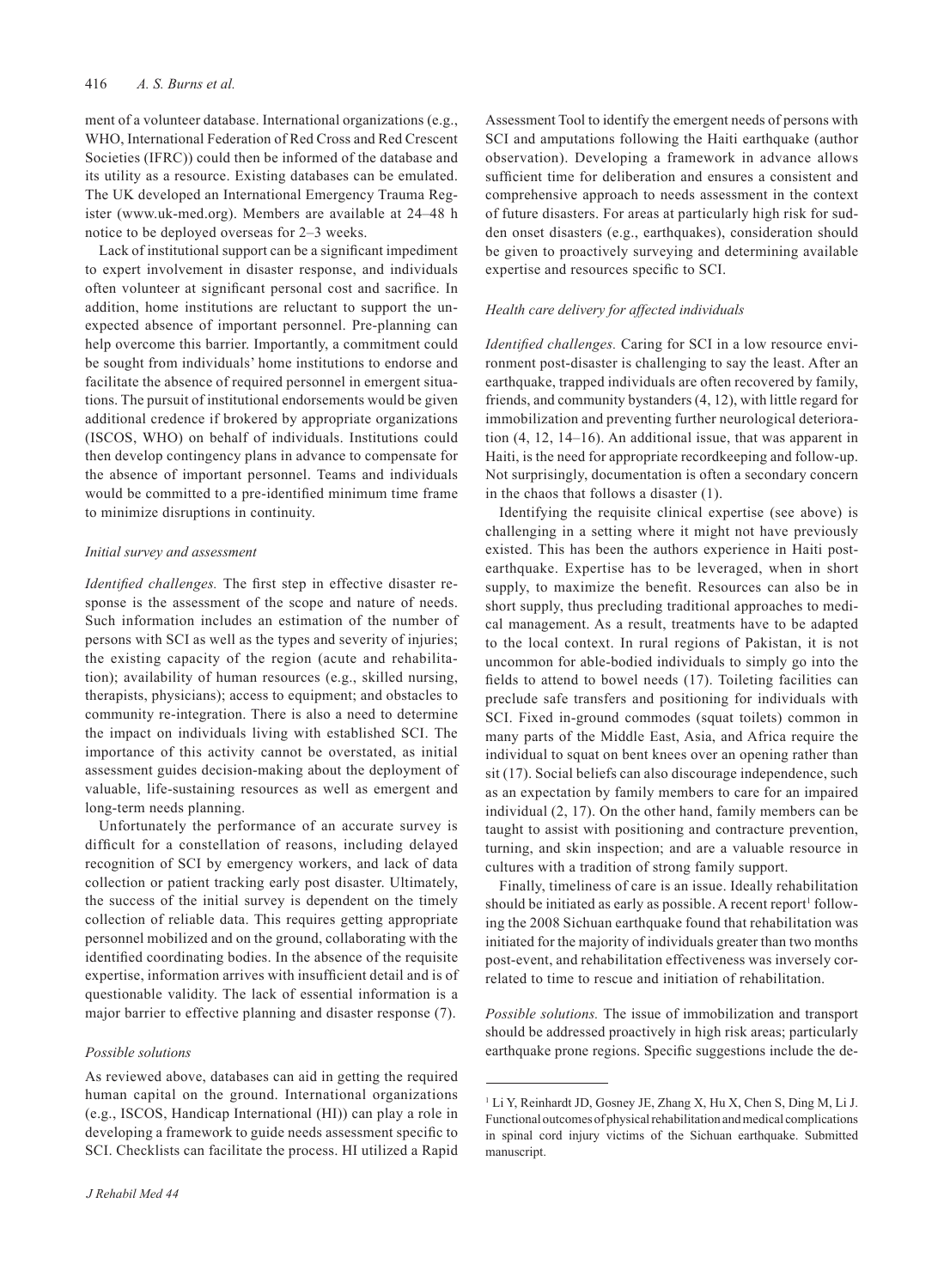velopment of pre-emptive education and awareness campaigns. Immobilization devices (i.e., spinal boards) are also unavailable in many regions, and there is an urgent need for alternative devices and approaches to transportation in remote regions.

An important consideration is whether to cohort persons with SCI following a disaster. Cohorting leverages available expertise and builds a critical threshold of experience with SCI. Cohorting individuals also facilitates staff training, which otherwise can be fragmented, and helps procure required resources since there is an identifiable entity (18). SCI centers were successfully established following the 1988 Armenian earthquake (19), 2005 Pakistan earthquake (18), and 2010 Haitian earthquake (4). The Armenian center was established after the government and the Soviet Red Cross appealed to the IFRC (19).

Medical treatments have to be appropriate to the local environment and culture. Current realities in many regions of the world preclude a resource intensive approach to the management of SCI. This is particularly true when care for a low incidence condition like SCI competes with basic needs such as vaccination, etc. As demonstrated following the earthquake in Haiti, even the most severe wounds heal with meticulous attention to nutrition, hygiene, and wound care (20). Stage IV pressure ulcers and surgical wounds with exposed metal healed with regular gauze dressing changes with normal saline, judicious application of diluted povidine-iodine to exposed metal, the provision of balanced, protein rich meals, and no antibiotics.

Bowel and bladder management also has to be adapted. Intermittent catheterization (IC) is the preferred method for managing neurogenic bladder dysfunction following SCI. In lieu of new catheters, alternative strategies (e.g., diluted bleach) are often required for cleaning urinary catheters. IC has been utilized successfully in Haiti (Stephenson FJ. Personal communication, 2011). This has been attributed to explicit education regarding proper technique, timing of catheterization, hygiene and the consequences of poor attention to these details. Many individuals cannot afford to pay for individual use catheters, therefore they are taught to clean them meticulously with safe water and soap, dry by swinging in a circle (centrifugal force) and store in a cotton container. The storage is important. A simple cotton sock protects catheters from humidity, contamination, and bacterial growth. Catheters are used for 9–12 months with minimal urinary tract infections (UTIs).

Equipment needs to be durable and reparable; ideally by the injured individual or family. If self-repair is not practical, the injured individual needs an identified resource to access for equipment issues. In Haiti, dispensed wheelchairs were specifically designed for rugged environments (RoughRider wheelchair, Whirlwind Wheelchair International, San Francisco, CA, USA) (4). Technology intensive equipment is prone to damage and difficult to repair as well as maintain. Its usage should therefore be minimized; otherwise donated equipment can go unused (2). In Iran, few of the individuals who received Roho cushions knew how to inflate them properly (2).

Cost is another important consideration. Low cost alternatives (e.g., wheelchair cushions) are urgently needed (21, 22), and mechanisms should be instituted to increase awareness of and access to alternatives. Non-profit organizations and governments can play a vital role when there is little motivation for private industry, given low profit margins. The WHO published guidelines for the provision of wheelchairs in less resourced settings (23).

Simple tools (e.g., checklists) and documents to guide the management of key issues in resource poor environments are invaluable. Following the 2008 earthquake in the Sichuan province of China, HI developed tools for staff training, patient education, treatment (e.g., checklists and guidelines), and patient management (assessment forms, patient databases, etc.) (24). An additional example of such an effort is the Guidelines for Care of Persons with Spinal Cord Injury in the Community, developed in India under the Government of India WHO Collaborative Programme (25). To maximize access and utilization by the broadest possible audience, information should be available in multiple formats including print (large font, plain language), audio, and pictorial (e.g., diagrams).

The importance of record keeping and clinical documentation, as well as communicating required follow-up, cannot be overstated. Understanding preceding medical events is essential to providing quality care, and the absence of records compromises future decision-making and care. Professional societies can provide guidance and clarity on the information required to provide optimal care to persons with SCI. The international SCI data sets are a natural starting point (26).

#### *Community reintegration and health maintenance*

*Identified challenges*. A primary goal of rehabilitation is successful community reintegration. The reality of this goal in many settings is questionable. Following the 2005 earthquake in Kashmir Pakistan, many persons discharged to homes in hilly terrain were readmitted within weeks for pressure ulcers and UTIs (13). At the time of that publication, only 1 of 187 individuals had returned to their prior occupation. In the interim, one of the authors (F.A.R.) reports that 4 additional individuals have returned to a wage earning occupation, and an additional 8 have died. Many young individuals remain institutionalized. In a study of 26 individuals with SCI, one year post return to the community, following the Sichuan earthquake in China (27), nearly half suffered a new pressure ulcer and greater than 50% had urinary complications, despite the fact that 20–26 SCIs were incomplete. Only 4 individuals had returned to paying jobs. Encouragingly, there were improvements in overall functional status (Modified Barthel Index), physical independence, mobility, and self-reported quality of life including satisfaction with social relations.

Many communities are essentially inaccessible to individuals with mobility impairments, rendering the individual a virtual prisoner in his or her home, completely reliant on family and friends. The construction of accessible housing and communities is a controversial but important topic. In Pakistan, some custommade homes were built with the involvement of the government, WHO, and NGOs (13). Building accessible single units in otherwise inaccessible communities still leaves the wheelchair dependent individual largely confined to the home. On the other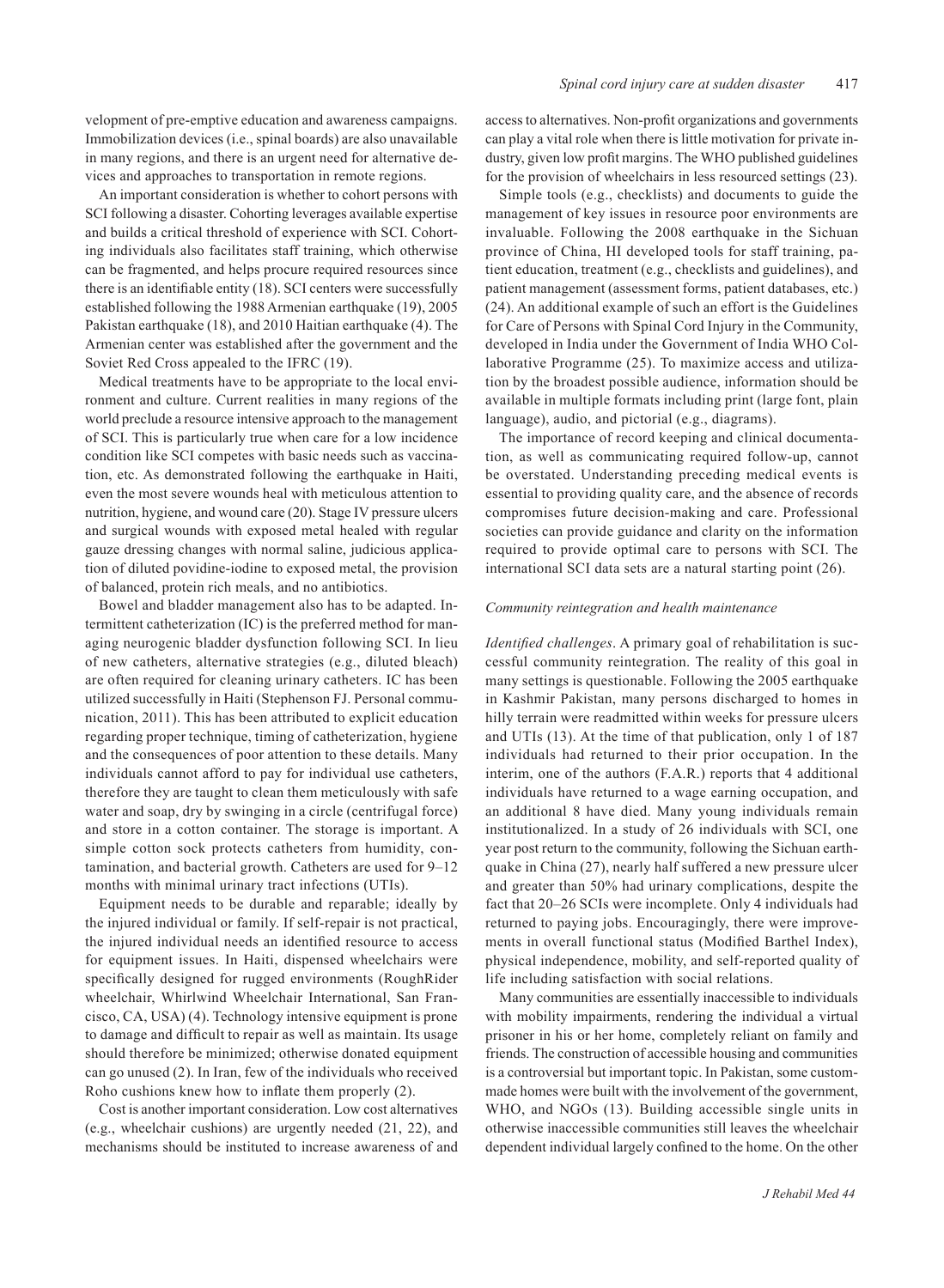hand, it has been suggested that dedicated accessible multi-unit housing developments or communities isolate persons with SCI from the larger community, and is the antithesis to community reintegration. This sentiment, however, needs to be tempered against current reality in many countries.

Achieving adequate follow-up and keeping individuals healthy is a significant challenge. Important social and vocational supports are often lacking, and individuals are often lost to follow-up in low resource and/or post-disaster settings. Eight months after the 2003 Iran earthquake, Raissi and colleagues (2) were only able to locate 61 of 121 individuals with SCI. Meeting the long-term needs for cervical SCI is particularly challenging; follow-up from the 2005 Pakistan earthquake revealed that few if any individuals with tetraplegia survived (13).

While not specifically post-disaster, long-term survival in low-resource settings is often disappointing. A report from the low resource nation of Nigeria found that only 3% of wheelchair bound individuals kept their initial follow-up appointment after discharge, and by the 2<sup>nd</sup> appointment the rate had dropped further to 1.5% (28). In a study of 24 individuals with SCI from Sierra Leone, 15 individuals were dead and four were lost to follow-up after 28 months post-injury (29). Of the 5 survivors, 2 had incomplete cervical injuries and were ambulatory. The other 3 had complete thoracolumbar lesions.

*Possible solutions*. In the setting of inaccessible environments and limited transportation, mobile teams can reach individuals in their homes and communities, and have an important role to play in ensuring proper follow-up and maintaining long-term health (8, 30). Mobile teams have been utilized in Haiti and Pakistan. One limitation has been that teams often consist solely of therapists, thereby limiting their ability to intervene medically (7). One ambitious effort to reach patients in the rural villages of India was called the Paraplegia Safari (30). The outreach team included an orthopedic surgeon, physiotherapist, occupational therapist, prosthetic and orthotic engineer, medical social worker, and a nurse. Even under these circumstances, 282 of 787 patients could not be located for follow-up. Alternatively, mechanisms can be instituted to transport vulnerable individuals for important follow-up. In Haiti, funding has been established from the non-profit sector, to transport persons with SCI to a follow-up clinic in Port-au-Prince (authors observation).

Patient registries are important for tracking patients and delivering appropriate follow-up. Meticulous attention needs to be paid to the accuracy of contact information, and clients should be informed of the importance of follow-up and updating contact information with health care providers (30). In post-earthquake Haiti, a database has been established to facilitate follow-up and health maintenance (authors observation). A nurse who sustained a SCI is employed at an outpatient clinic, and provides regular phone follow-up and screens for health issues while providing mentor support.

# *Sustainability and capacity building*

*Identified challenges.* Traditionally, disaster response has underemphasized the implications of large scale disability and impairments following a sudden onset disaster. Planning for long-term needs and sustainability (including rehabilitation and health maintenance) is as important as the acute response, and should be initiated immediately after the onset of the disaster. In developing regions, the biggest barriers to long-term sustainability are the availability of required fiscal and human (expertise) resources.

A disaster can highlight and bring attention to conditions, such as SCI, that previously were largely invisible. In some circumstances natural disasters have led to the establishment of permanent spinal units, development of SCI expertise, and enduring improvement in the capacity of affected regions to care for individuals with SCI. This therefore presents an important opportunity.

*Potential solutions.* The involvement of early responders is typically time limited. Training opportunities are therefore crucial in the aftermath of a disaster to develop local expertise and long-term capacity. The international community (e.g., ISCOS, WHO, International Society of Physical and Rehabilitation Medicine (ISPRM), HI, Medecins Sans Frontieres, IFRC, etc.) can contribute by providing training opportunities, locally and internationally at established SCI centers around the world. Regional workshops, such as those offered by ISCOS, have been rated as very helpful by participants (31). The international community can also contribute by financially supporting attendance at appropriate international conferences and meetings. Organizations such as the Toronto Rehabilitation Institute, Team Canada Healing Hands, and the Academy of Spinal Cord Injury Professionals (US) supported clinician attendance at international meetings in the aftermath of the Haiti earthquake. Such efforts were important to the establishment of SCI centers in Haiti (author observations).

The reality, however, is that even when one has interested and capable people, the lack of resources can derail the best intentions. The experience of established centers, outside the disaster context, can provide valuable guidance. Two centers in Nepal (Green Pastures Hospital and Rehabilitation Centre in Pokura; Spinal Injury Rehabilitation Centre in Saanga, Kavre) have sustained operations and grown with minimal government funding (Wee J. Personal communication, 2012) (32). It is typically unrealistic to charge injured individuals the cost for providing care; therefore the majority of activity has been donor supported (individual and foundation). Ongoing, local fund-raising (e.g., charitable events) is also important. Familial supports are strong in many cultures, and SCI centers in Nepal, Pakistan, and Haiti have managed human resource costs by engaging family members in the provision of care, and even having them stay on site (32, author observations). The long-term strategy of the Spinal Injury Rehabilitation Centre in Nepal is to derive operational funds from three sources – a third from government support, a third from establishment of a corpus fund (endowment), and a third from continuous fund raising (32).

Support and partnerships with local organizations and government need to be ongoing. Since 2003, HI Belgium has supported seven SCI units in Vietnam (33). The Swiss Paraplegic Foundation has partnered with Haiti Hospital Appeal in Cap Haitien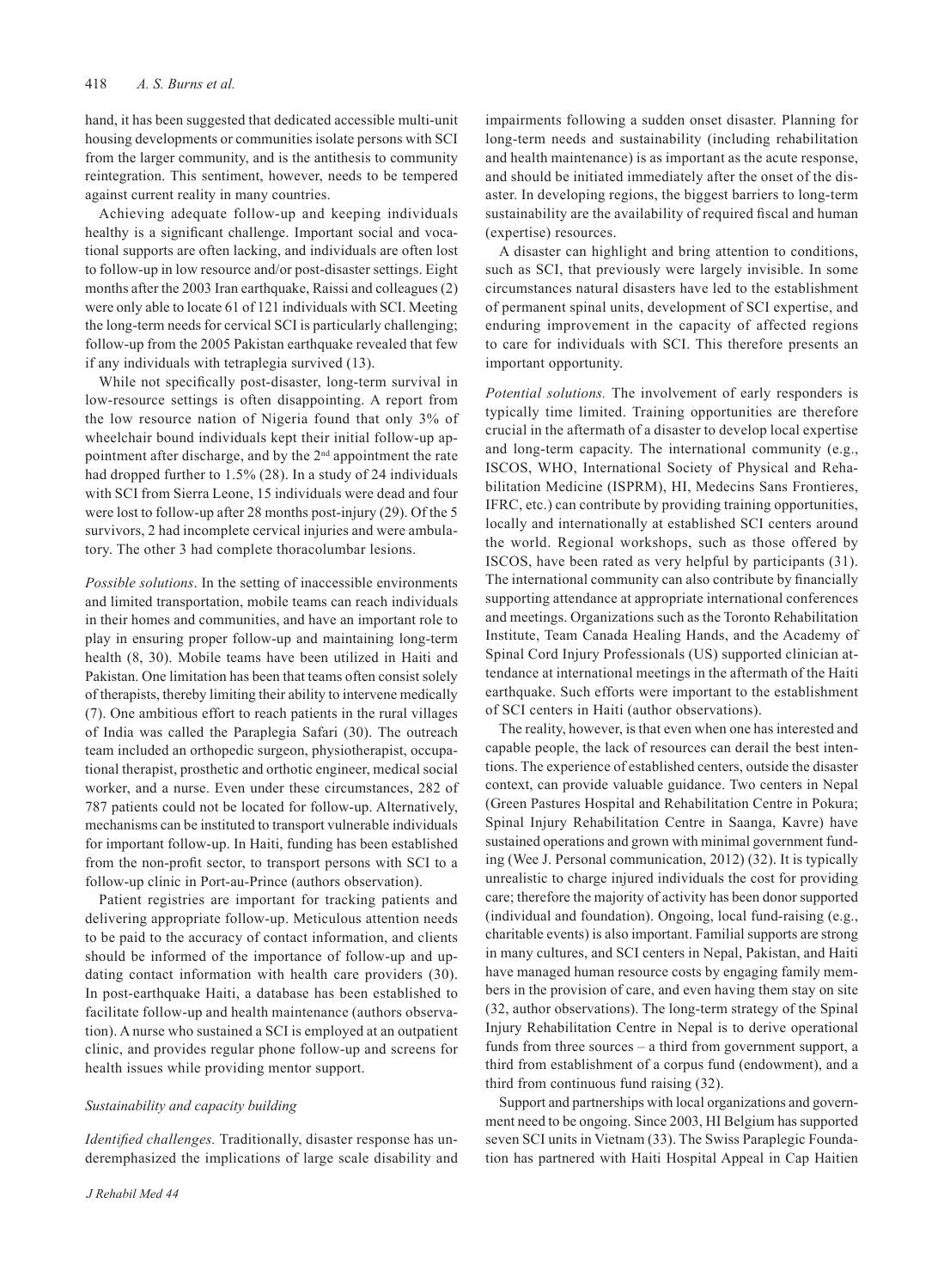to build, train, and staff a permanent unit (authors observations and correspondence). HHH administers a follow-up clinic in Port-au-Prince, organizes a peer support group, provides SCI literature (Creole and French), conducts ongoing training and dispenses SCI specific medication. ISCOS established a Disaster Relief Committee, and partnered with WHO for the stated goal of improving SCI management in low and middle income countries (34). The ISPRM established a Committee on Rehabilitation Disaster Relief and conducted a Symposium on Rehabilitation Disaster Relief at their 6<sup>th</sup> World Congress in San Juan, Puerto Rico, in June 2011 (35).

Efforts can have long-term ramifications. A permanent spinal injuries unit was established in Armenia following the 1988 earthquake (19). Eight makeshift spinal units were established in Pakistan following the 2005 earthquake, and the National Institute for Handicapped has been developed into a permanent center (12, 36). The 2010 Haiti earthquake led to the organization of 4 facilities providing SCI care and rehabilitation – Haiti Hospital Appeal in Cap Haitien (northern Haiti), Project Medishare in Port-au-Prince (central Haiti), St. Boniface Hospital in Fond-des-Blancs (southern Haiti), and HHH (Port-Prince) (4). In Haiti, the enhanced capacity has led to improved survival following SCIs from alternative causes (e.g., traffic accidents and falls).

# **CONCLUSION**

It is a certainty the global community will be impacted by future disasters. In this context, improved rapid response will lead to the increasing survival of individuals with catastrophic injuries and accompanying long-term needs and impairments; many of whom will have SCIs. Addressing the needs of individuals with SCI is particularly challenging when disasters strike low resource environments. Fortunately, the fields of SCI medicine and disaster planning can learn from prior experience when looking to the future. The international community should proactively address how these challenges will be met when the need once again arises.

| <b>Summary of Recommended Measures</b>            |                                                                                                                                                                                                                                                                                                                                                                                                                                                                                                                                                                                                                                                                                                                                                                                                                                                              |
|---------------------------------------------------|--------------------------------------------------------------------------------------------------------------------------------------------------------------------------------------------------------------------------------------------------------------------------------------------------------------------------------------------------------------------------------------------------------------------------------------------------------------------------------------------------------------------------------------------------------------------------------------------------------------------------------------------------------------------------------------------------------------------------------------------------------------------------------------------------------------------------------------------------------------|
| Coordination and mobilization                     | Consult with government or coordinating bodies prior to deployment.<br>Coordinate post-deployment activities through designated body.<br>Plan in advance, as much as possible, for predictable issues.<br>Establish local linkages between organizations with shared objectives.<br>Augment civilian response through collaboration with military.                                                                                                                                                                                                                                                                                                                                                                                                                                                                                                           |
| Identifying and procuring required expertise      | Establish databases of SCI experts for disaster response.<br>Define expectations & responsibilities for responders.<br>Develop standards and mechanisms for vetting and credentialing experts.<br>Provide cost-effective training opportunities (e.g., webinars).<br>Use professional societies to procure institutional support for participants.<br>Establish minimum time commitments for database participants.<br>Utilize organizations with pre-existing involvement in the impacted area.                                                                                                                                                                                                                                                                                                                                                             |
| Initial survey and assessment                     | Develop specific tools to assess emergent SCI needs.<br>Consider the implementation of simple tools such as checklists.<br>For high risk areas, proactively survey expertise and resources.                                                                                                                                                                                                                                                                                                                                                                                                                                                                                                                                                                                                                                                                  |
| Health care delivery                              | Consider pre-emptive campaigns to increase awareness of immobilization and transportation<br>requirements in high risk areas.<br>Develop alternative methods for safe transportation in remote regions.<br>Establish standards for record keeping applicable to SCI.<br>Develop simple tools (e.g., checklists) and reference documents for acute and rehabilitative care.<br>Cohort individuals in designated SCI centers.<br>Adapt treatment approaches to local environments, resources and cultures.<br>Facilitate awareness and access to low-cost alternatives.<br>Favor simple equipment over technology intensive options.<br>Dispense durable equipment and institute mechanisms for maintenance.<br>Educate impacted individuals regarding the appropriate use of equipment.<br>Provide information in multiple formats (print, audio, pictorial). |
| Community reintegration and health<br>maintenance | Consider construction of accessible homes and/or communities.<br>Employ mobile teams, or facilitate patient transport for follow-up.<br>Establish patient registries and tracking mechanisms.<br>Utilize patients as peer mentors, and consider peer support groups.                                                                                                                                                                                                                                                                                                                                                                                                                                                                                                                                                                                         |
| Sustainability and capacity building              | Initiate sustainability planning immediately after a sudden disaster.<br>Provide local & international training opportunities.<br>Support attendance at international conferences and meetings.<br>Facilitate ongoing donor support (individual, foundation).<br>Establish local, fundraising (charitable) events.<br>Develop ongoing partnerships with local organizations and communities.                                                                                                                                                                                                                                                                                                                                                                                                                                                                 |